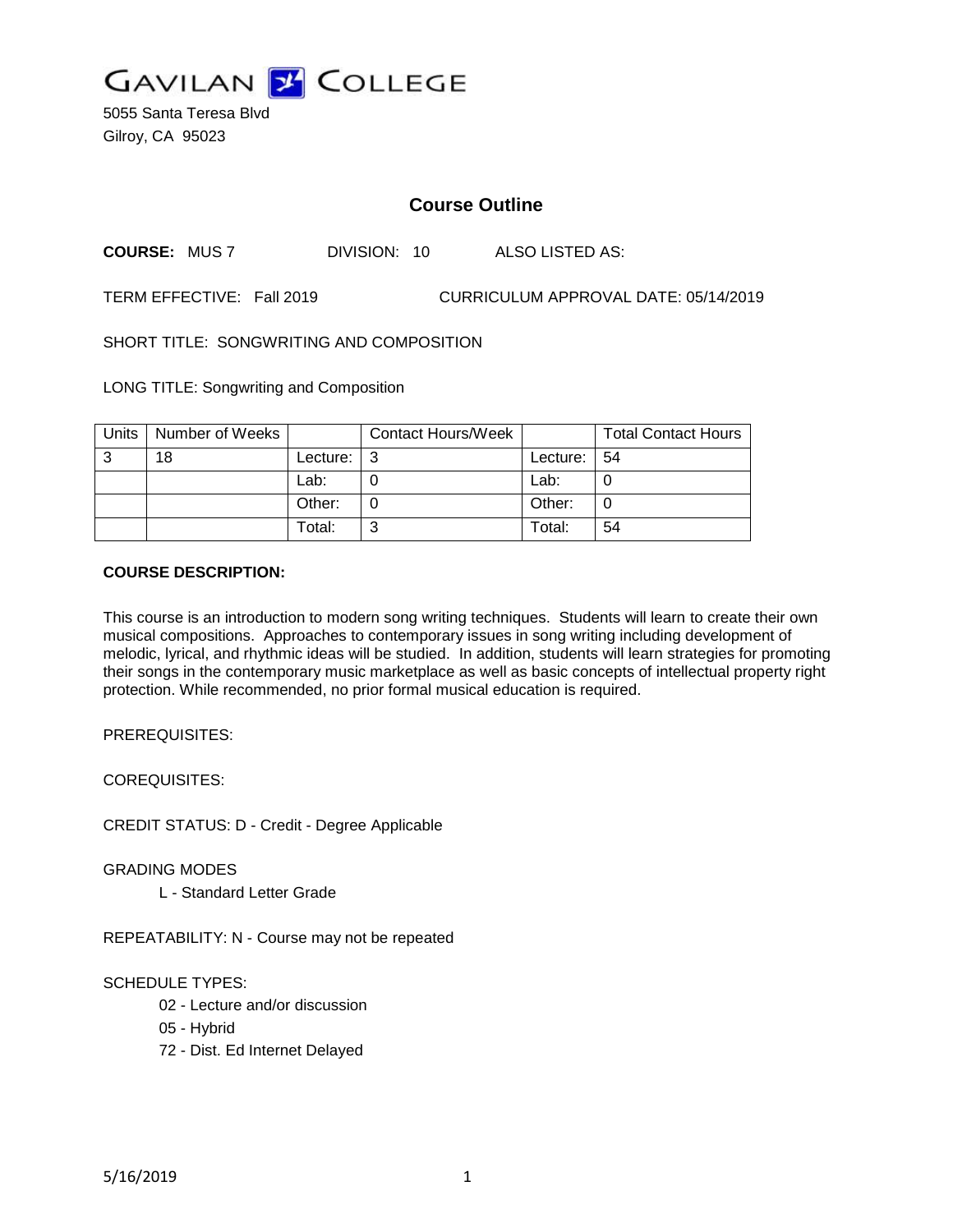### **STUDENT LEARNING OUTCOMES:**

1. Through listening, be able to diagram the basic structure of a song.

Measure of assessment: Aural (listening) exams, text book reading, journal entries and in-class exercises. Semester/Year assessed, or planned Semester/Year of assessment:2012

2. Compose a complete song (and/or composition).

Measure of assessment: Terminal project, in-class demonstrations, and weekly assignments.

3. Articulate the differences and similarities among different musical cultures. Measure of assessment: Written report, and class discussion

4. Students will express constructive criticism towards other students' work, and therefore students will employ it within their work.

Measure of assessment: Class interaction/discussion and oral reports.

#### **CONTENT, STUDENT PERFORMANCE OBJECTIVES, OUT-OF-CLASS ASSIGNMENTS**

Curriculum Approval Date: 05/14/2019 6 Hours Content: Developing successful song structures Student Performance Objectives (SPO): Identifying components of a song Out-of-Class Assignments: Text book reading on the covered topic, listening assignments, and exercises in identifying components. 6 Hours Content: Developing successful song structures **Student** Performance Objectives (SPO): Building a successful song Out-of-Class Assignments: Text book reading on the covered topic, structural analysis of a song, and constructing the form of a hypothetical song. 3 Hours Content: Composing memorable melodies Student Performance Objectives (SPO): Learning effective melodic writing skills Out-of-Class Assignments: Text book reading on the covered topic, melodic homework 3 Hours Content: Composing memorable melodies Student Performance Objectives (SPO): Using repetition effectively Out-of-Class Assignments: Text book reading on the covered topic, melodic homework 3 Hours Content: Additional melodic and structural techniques Student Performance Objectives (SPO): Using fresh rhythms and trying different notes Out-of-Class Assignments: Text book reading on the covered topic(s), exercises in "breaking the lines and assigning different notes."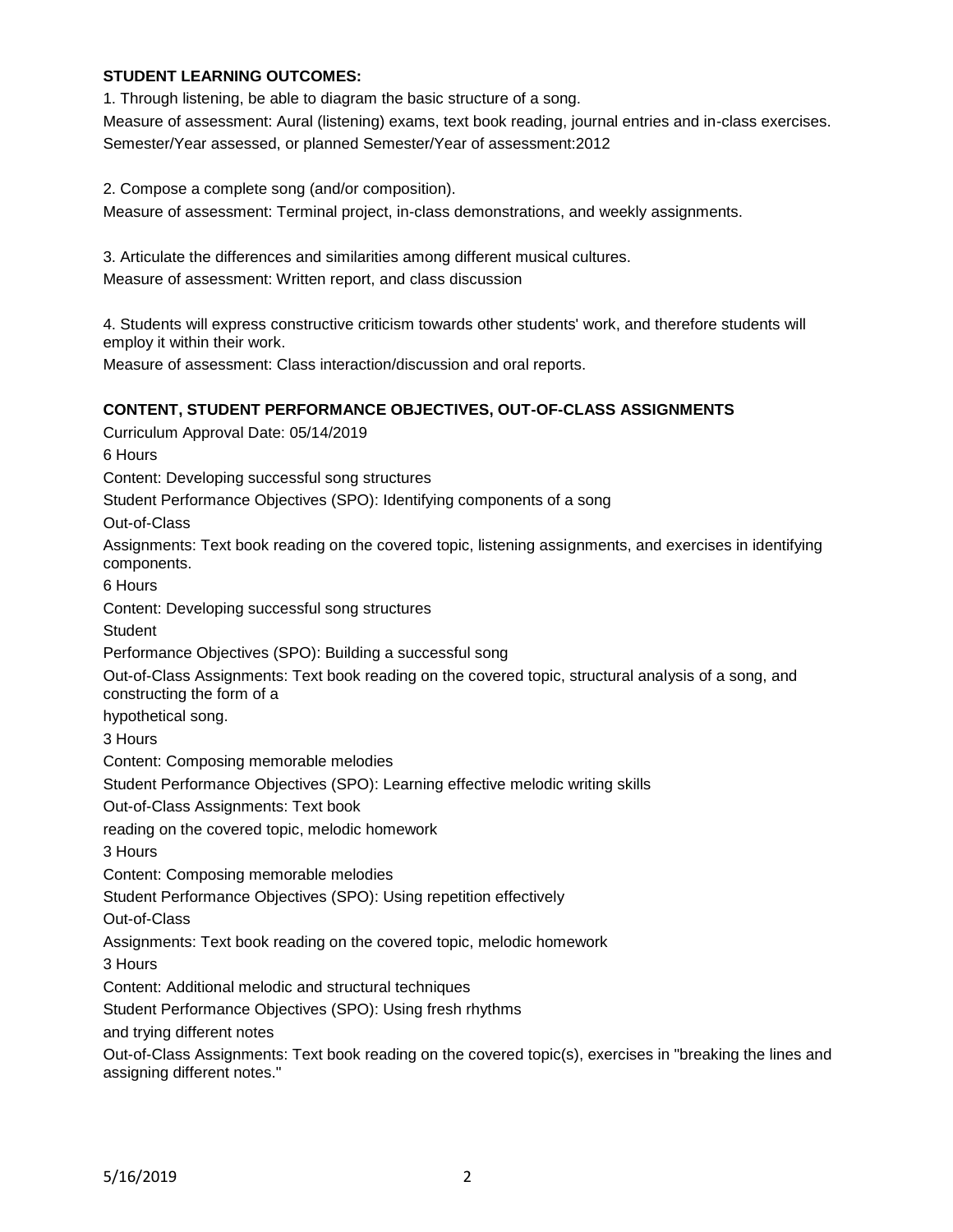3 Hours Content: Additional melodic and structural techniques Student Performance Objectives (SPO): Learning the power of sequential intervals, ascending notes, and descending notes. Out-of-Class Assignments: Text book reading, exercises in incorporating sequential intervals, ascending notes, and descending notes. 3 Hours Content: Additional melodic and structural techniques Student Performance Objectives (SPO): Finding those "magic moments: the unexpected note or chord" and "signature licks." Out-of-Class Assignments: Text book reading, exercises in incorporating "magic moments" and composing "signature licks." 3 Hours Content: Writing effective lyrics Student Performance Objectives (SPO): Developing great song ideas and catchy titles Out-of-Class Assignments: Text book reading, exercises in finding original titles 3 Hours Content: Writing effective lyrics Student Performance Objectives (SPO): Using the Three-Step Lyric-Focusing Technique Out-of-Class Assignments: Text book reading, and practicing the Three-Step Lyric-Focusing Technique 3 Hours Content: Writing effective lyrics Student Performance Objectives (SPO): Acquiring the tools for successful lyric writing Out-of-Class Assignments: Text book reading, and writing strong opening lines. 3 Hours Content: Writing effective lyrics **Student** Performance Objectives (SPO): Acquiring the tools for successful lyric writing Out-of-Class Assignments: Text book reading, and exercises: learning to tell the story, incorporating detail, action, and imagery in lyrics. 3 Hours Content: Writing effective lyrics Student Performance Objectives (SPO): Using rhymes: where to, when to, how to, and why to. Out-of-Class Assignments: Text book reading, and exercises in rhythming technique. 3 Hours Content: Writing effective lyrics Student Performance Objectives (SPO): Writing lyrics to existing melody Out-of-Class Assignments: Text book reading, and exercises in writing lyrics to existing melody 3 Hours Content: Producing a successful demo Student Performance Objectives (SPO): Learning how and when to record a demo Out-of-Class Assignments: Text book reading and planning to record a demo.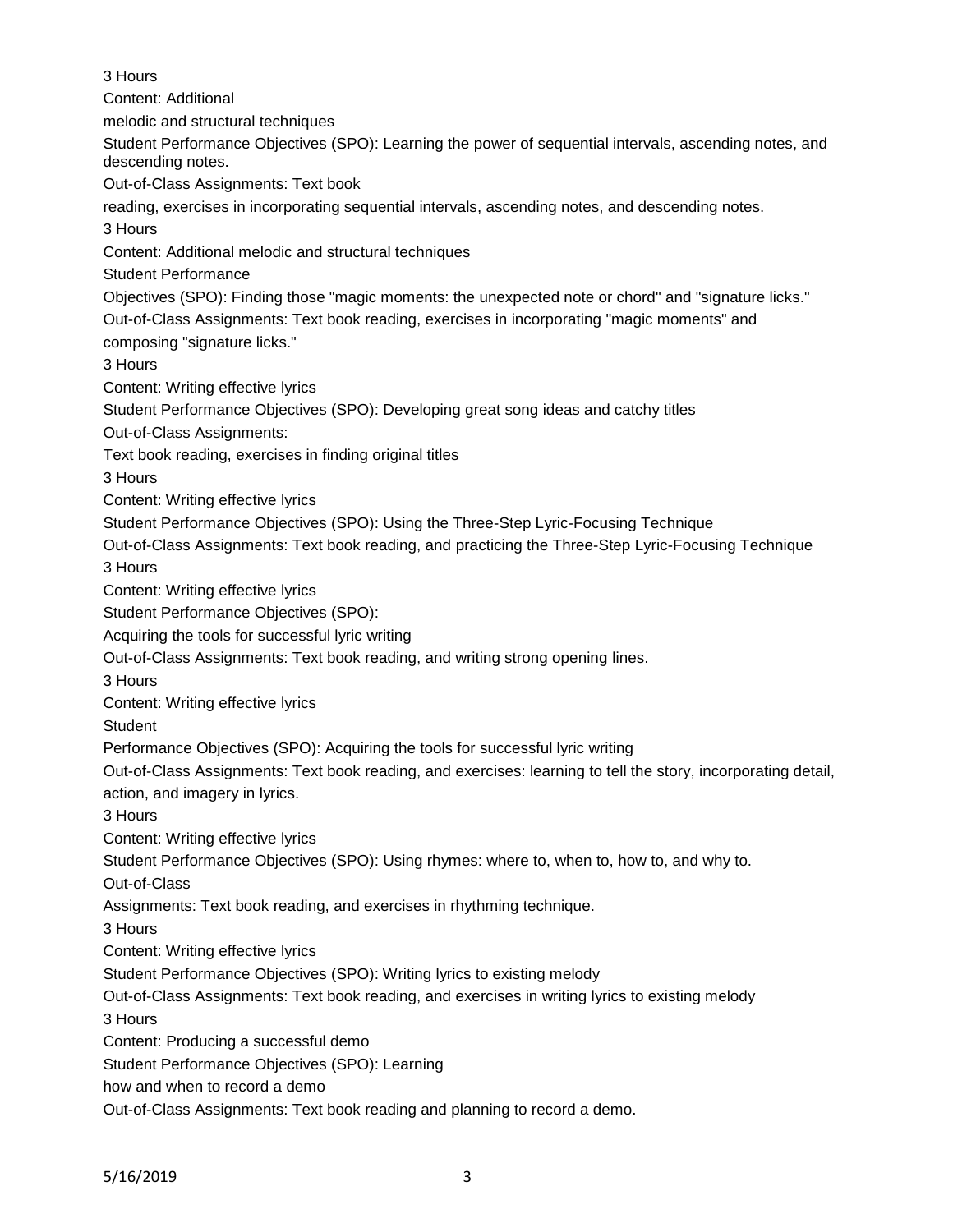### 3 Hours

Content: Learning where the money comes from

Student Performance Objectives

(SPO): Learn about mechanical royalties, performance royalties, print sales, synchronization licenses, writing jingles, works for hire, etc.

Out-of-Class Assignments: Text book reading

2 **Hours** 

Content: Final: fully written song

Student Performance Objectives (SPO): Have a completed song either recorded or ready for performance in class during Finals.

Out-of-Class Assignments:

## **METHODS OF INSTRUCTION:**

- 1. Lecture and demonstration
- 2. Multimedia demonstrations
- 3. Video and audio recordings
- 4. In-class group exercises and musical analysis

## **OUT OF CLASS ASSIGNMENTS:**

Required Outside Hours: 28

Assignment Description: Students will read and study from the required assigned textbook

Required Outside Hours: 20

Assignment Description: Students will write weekly reading and listening summaries in the discussion board and will also write a final research paper.

Required Outside Hours: 24

Assignment Description: Students will engage in the creative and historical process relevant to the artistic era being studies i.e. attending and participating in live concert performances.

## **METHODS OF EVALUATION:**

Writing assignments Percent of total grade: 30.00 % Percent range of total grade: 30 % to 40 % Written Homework Problem-solving assignments Percent of total grade: 20.00 % Percent range of total grade: 20 % to 30 % Homework Problems; Quizzes; Other: Listening comprehension Skill demonstrations Percent of total grade: 10.00 % Percent range of total grade: 10 % to 20 % Class Performance/s Objective examinations Percent of total grade: 20.00 % Percent range of total grade: 20 % to 30 % Multiple Choice; Completion Other methods of evaluation Percent of total grade: 10.00 %